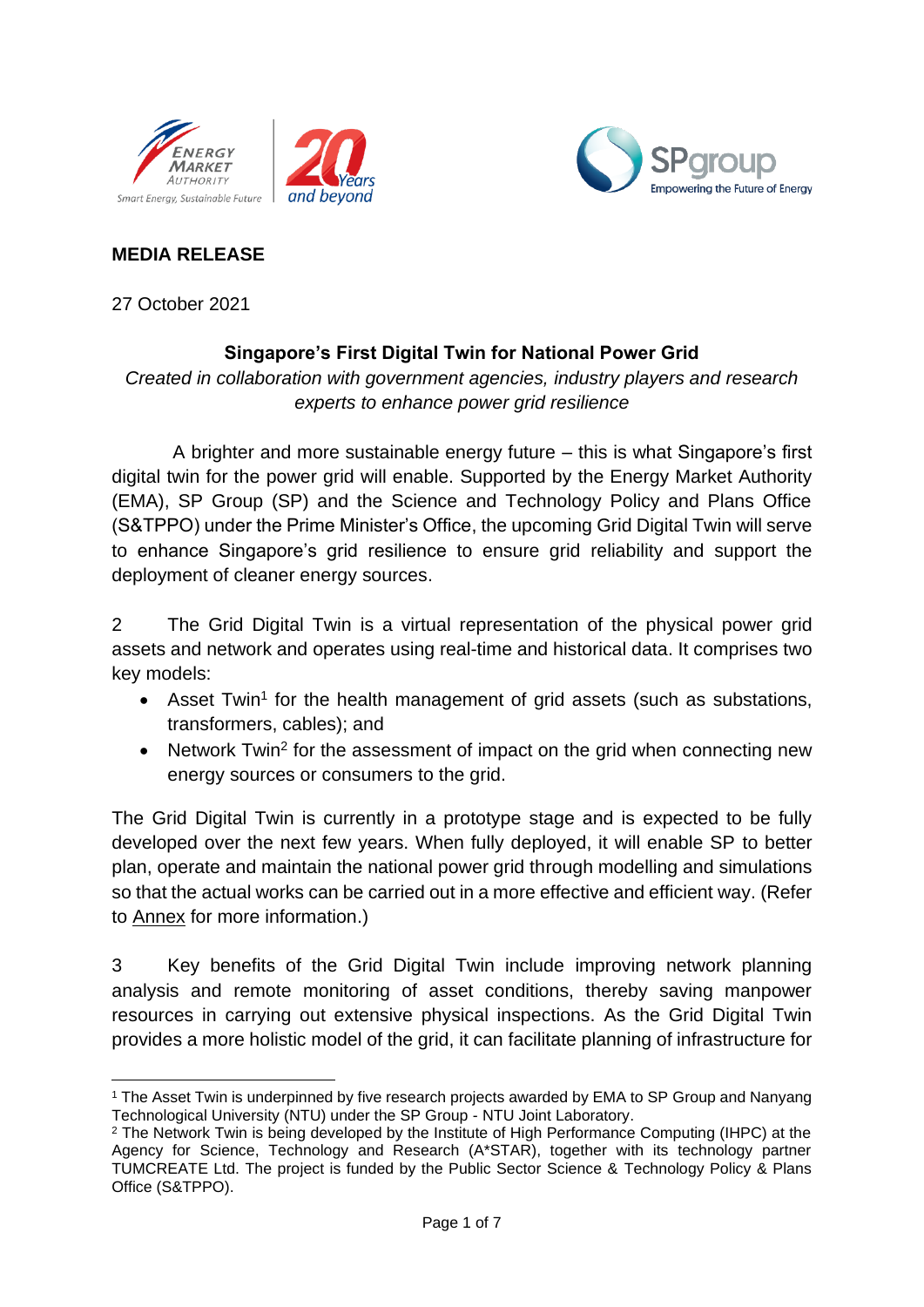different needs (such as installation of electric vehicle chargers, and connection of solar photovoltaic systems and energy storage systems). Progressive enhancements to the Grid Digital Twin are in place to make it more accurate and efficient, as SP continues to digitise the existing electricity assets under the network.

4 In tandem with the Singapore Green Plan 2030, Singapore is looking to greener sources of energy and more diversification of energy supply, such as solar deployments, energy storage systems and vehicle-to-grid technologies. In addition, power grid operations will become more complex with increasing electrification and deployment of more distributed energy resources (DERs). Currently, the national power grid comprises over 18,000 transformers, with more than 27,000 km of underground cables interconnecting over 11,000 substations. The Grid Digital Twin will therefore help to future-proof our power grid, to ensure that it is well-equipped to manage such complexities while maintaining reliability of grid operations.

5 Mr Ngiam Shih Chun, Chief Executive of EMA, said, "The digital twin for our national power grid will help to enhance the reliability of our electricity supply and support our transition towards greater energy sustainability. With the pressing need to tackle climate change, the power grid needs to evolve to support a more complex power system that will connect to more diverse sources of cleaner energy as well as a growing network to meet rising demand."

6 Mr Stanley Huang, Group Chief Executive Officer of SP Group, said, "SP Group works closely with EMA to explore measures to improve Singapore's grid reliability and resilience. Harnessing the power of digitisation, the Grid Digital Twin enables us to monitor and test different scenarios based on a virtual replica of the grid. We can then effectively test potential upgrades and enhancements, and future-ready innovations such as the projects under the SP Group - NTU Joint Lab to support our ambition to empower the future of energy."

7 When completed, the Grid Digital Twin will be a key initiative in contributing towards Singapore's overall efforts for greater sustainability through enhanced grid network planning and operations.

Annex: Factsheet on the Singapore Power Grid Digital Twin

-- End --

# **About Energy Market Authority**

The Energy Market Authority (EMA) is a statutory board under the Singapore Ministry of Trade and Industry. Through our work, we seek to forge a progressive energy landscape for sustained growth. We aim to ensure a reliable and secure energy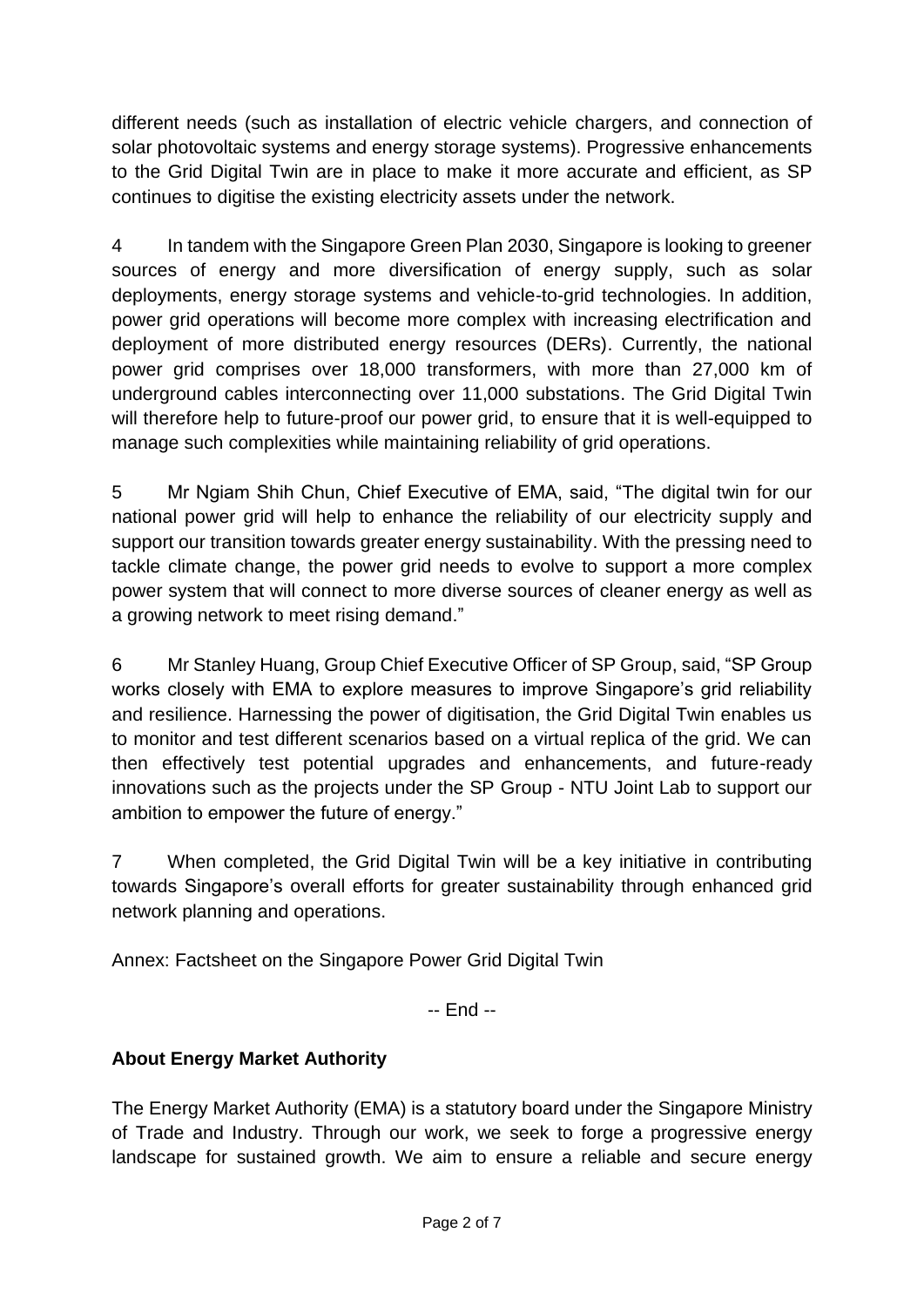supply, promote effective competition in the energy market and develop a dynamic energy sector in Singapore. Visit [www.ema.gov.sg](http://www.ema.gov.sg/) for more information.

Instagram: [@EMA\\_Singapore](http://www.instagram.com/ema_singapore) | Facebook: [facebook.com/EnergyMarketAuthority](http://www.facebook.com/EnergyMarketAuthority) | Twitter: [@EMA\\_sg](http://www.twitter.com/ema_sg) | LinkedIn: [linkedin.com/company/energy-market-authority-ema-/](https://www.linkedin.com/company/energy-market-authority-ema-/)

#### **About SP Group**

SP Group is a leading utilities group in the Asia Pacific, empowering the future of energy with low-carbon, smart energy solutions for its customers. It owns and operates electricity and gas transmission and distribution businesses in Singapore and Australia, and sustainable energy solutions in Singapore and China.

As Singapore's national grid operator, about 1.6 million industrial, commercial and residential customers benefit from its world-class transmission, distribution and market support services.

These networks are amongst the most reliable and cost-effective world-wide. Beyond traditional utilities services, SP Group provides a suite of sustainable and renewable energy solutions such as microgrids, cooling and heating systems for business districts and residential townships, solar energy solutions, electric vehicle fast charging and digital energy solutions for customers in Singapore and the region.

For more information, please visit spgroup.com.sg or for follow us on Facebook at [fb.com/SPGroupSG,](https://www.facebook.com/SPGroupSG) on LinkedIn at [spgrp.sg/linkedin](http://spgrp.sg/linkedin) and on Twitter [@SPGroupSG.](https://www.twitter.com/SPGroupSG)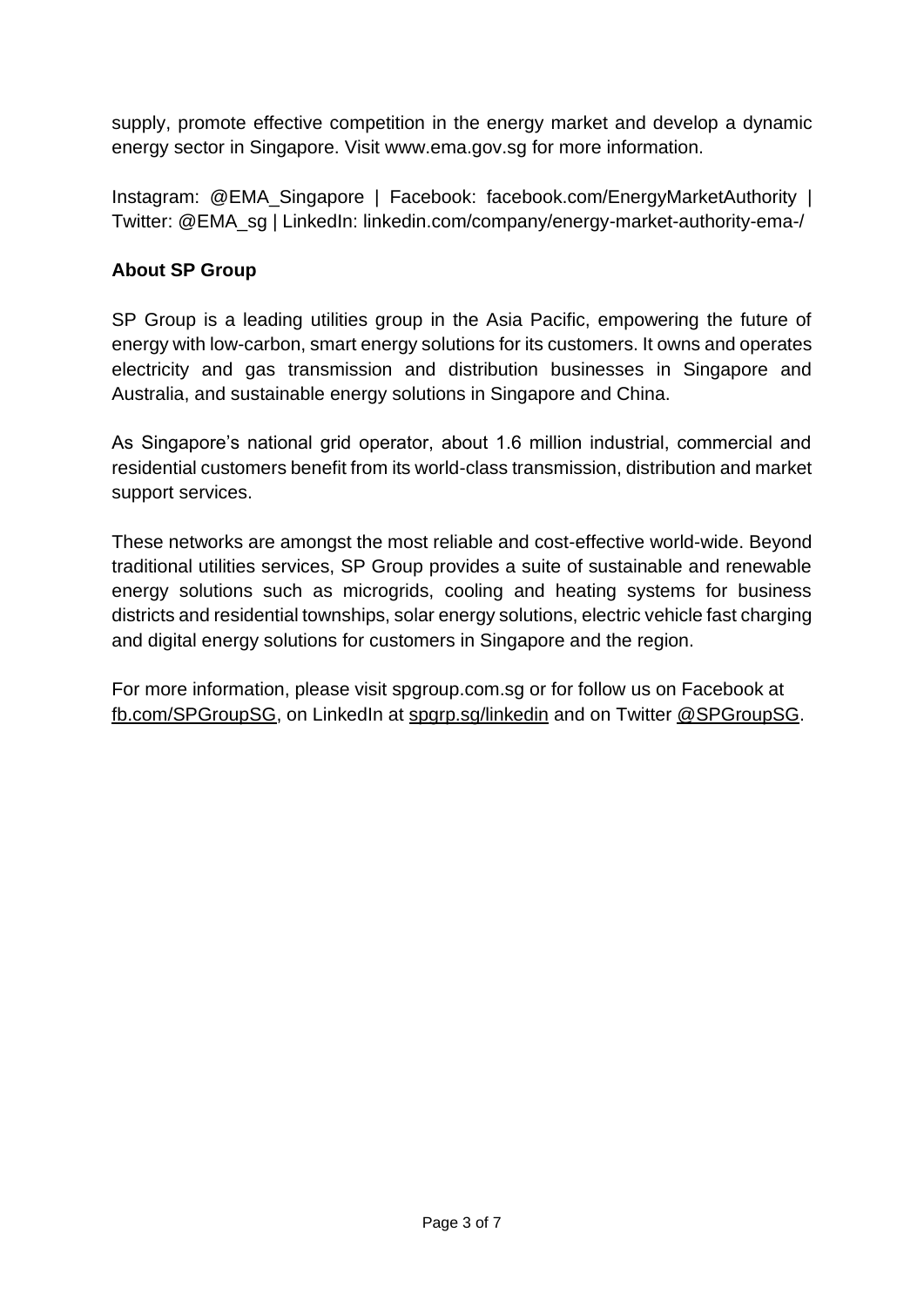#### **FACTSHEET ON THE SINGAPORE POWER GRID DIGITAL TWIN**

A digital twin is a virtual model of physical infrastructure, processes and systems that can carry out various functions such as intelligent data analysis, computer modelling and simulation and machine learning to support users in improving planning and decision-making processes.

- 2 The digital twin of Singapore's power grid will comprise two key models:
	- a. **Asset Twin** to optimise the planning, operations and maintenance of SP's grid assets (such as substations, transformers, switchgears and cables). The Asset Twin is able to remotely monitor and analyse the condition and performance of assets and identify potential risks in grid operations early. This allows SP Group (SP) to make informed decisions on renewal and maintenance plans accordingly.

The Asset Twin is underpinned by five research projects awarded by the Energy Market Authority (EMA) to SP and Nanyang Technological University (NTU) under the SP Group - NTU Joint Laboratory<sup>3</sup>.

b. **Network Twin** for impact assessment on grid. This uses modelling and simulations to determine the impact of additional loads (such as charging of electric vehicles) and distributed energy resources (such as solar photovoltaics and energy storage systems) on the grid.

Using an advanced software framework known as the Multi Energy System Modelling & Optimisation (MESMO)<sup>4</sup>, the Network Twin is able to provide SP with a high-level assessment of the impact of demands on the grid and any upgrades required for different scenarios.

The Network Twin is being developed by the Institute of High Performance Computing (IHPC) at the Agency for Science, Technology and Research (A\*STAR), together with its technology partner TUMCREATE Ltd. The project is funded by the Public Sector Science & Technology Policy & Plans Office (S&TPPO).

<sup>&</sup>lt;sup>3</sup> The SP Group - NTU Joint Lab was established between SP Group and NTU in 2020, to explore energy-related projects in the areas of asset management and network operations.

<sup>&</sup>lt;sup>4</sup> MESMO is one of two primary simulation technologies that is used in the Singapore Integrated Transport Energy Model (SITEM) project. More details on SITEM can be found on A\*STAR's website: [www.a-star.edu.sg/News-and-Events/a-star-news/news/press-releases/supporting-singapore-s](http://www.a-star.edu.sg/News-and-Events/a-star-news/news/press-releases/supporting-singapore-s-transition-to-electric-vehicles)[transition-to-electric-vehicles.](http://www.a-star.edu.sg/News-and-Events/a-star-news/news/press-releases/supporting-singapore-s-transition-to-electric-vehicles)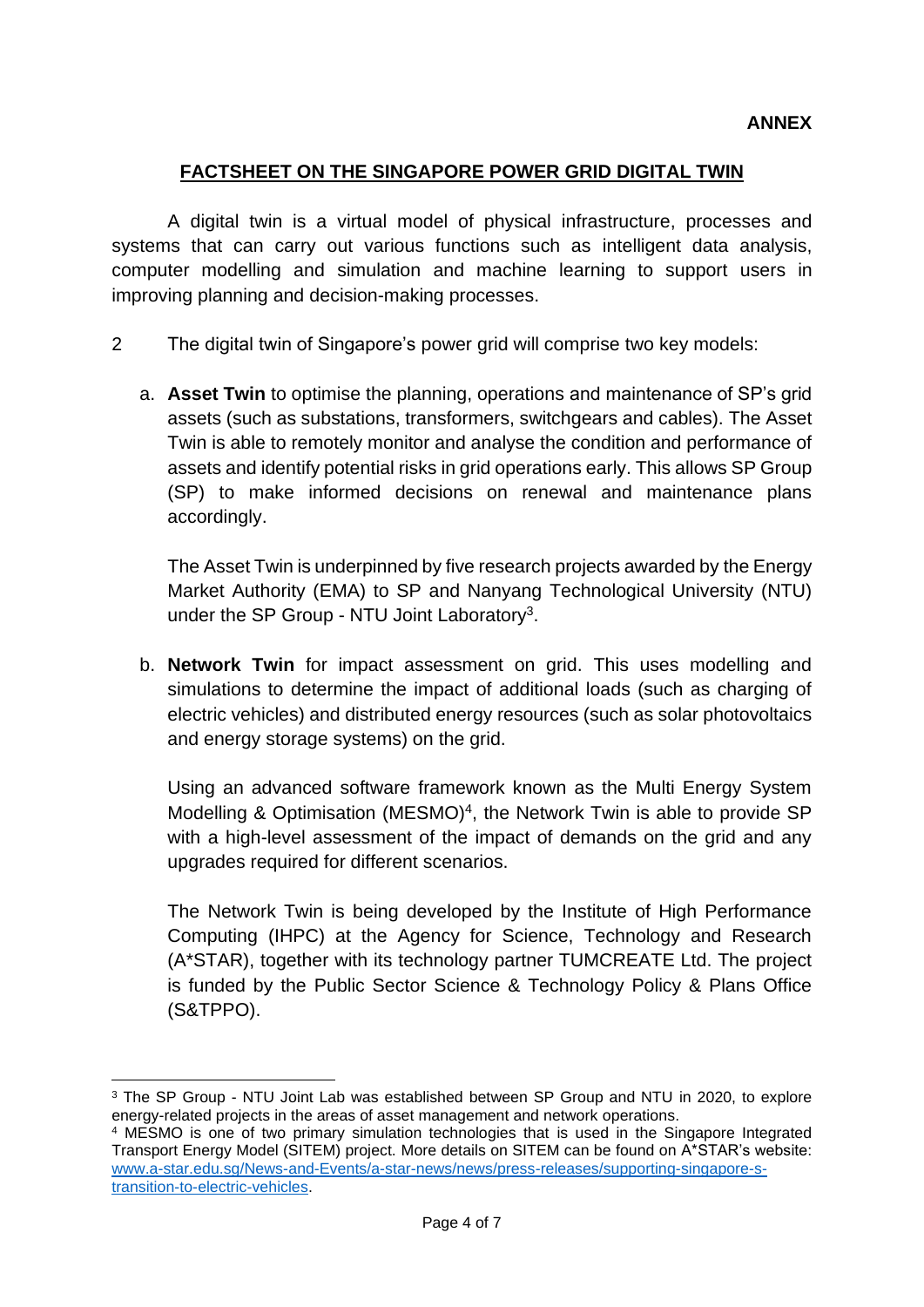- 3 Key benefits of the Grid Digital Twin are:
	- a. **Enhanced condition monitoring of assets and prioritisation of asset renewal**, by having a decision tool that can identify risks and prioritise grid assets renewal plans. The tool will take into account health, utilisation and failure history of the grid assets.
	- b. **Improvement in carrying out network planning analysis** by having a better network utilisation when balancing new or peak electricity loads.
	- c. **Optimisation of asset investment**, by identifying potential synergies between asset renewal and upgrades for load growth without compromising grid resilience.



*Grid Digital Twin comprising the Asset Twin and Network Twin (Image Credit: Energy Market Authority)*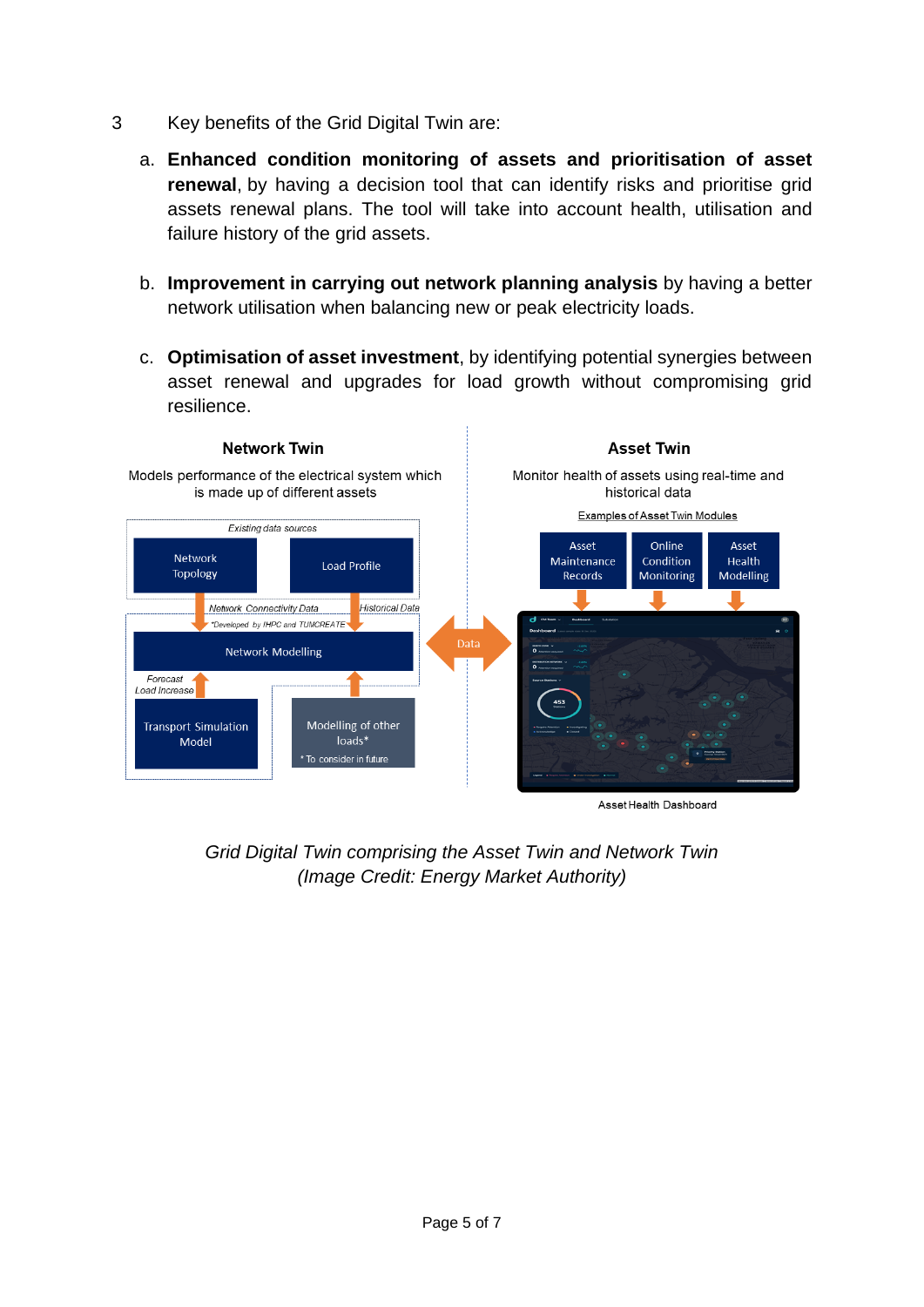# **KEY VISUAL FOR ASSET TWIN**

| SP group                                      | $=$                                                                  |                                                                                      |                                                | <b>Pa</b> Yan Rudai<br><b>X</b> Full Screen            |
|-----------------------------------------------|----------------------------------------------------------------------|--------------------------------------------------------------------------------------|------------------------------------------------|--------------------------------------------------------|
| nudel.<br><b>School</b><br><b>Development</b> | $\theta$ .<br><b>Linese</b><br>National Level<br>×.                  |                                                                                      |                                                | в<br>$\mathbf{H}$<br>More -                            |
| a Company                                     | National Level                                                       |                                                                                      |                                                | For illustration purpose                               |
| 6 Monogement                                  | Type of Switchgear<br>$\mathbf{v}$<br>Type of Ring Main Unit         | v.<br>Type of Thataformer<br>v.                                                      | Type of Cable<br>M                             |                                                        |
| <b>C.</b> Tools<br>D. Deato                   | NORTH ZONE<br>11 Abatan reguest                                      | SOUTH ZUNE.<br>20 Abadan agusod                                                      | <b>EAST ZONE</b><br><b>B</b> Alanton naparell  | WEST ZONE<br>11 Abadon regulat                         |
| in AH & Criticality<br><b>Nettonal Level</b>  | CENTRAL ZONE<br>6 Attention required                                 |                                                                                      |                                                |                                                        |
| <b>Substation Level</b>                       | <b>Health Index Distribution</b>                                     | <b>Criticality Index Distribution</b>                                                | <b>Index Overview</b>                          |                                                        |
| <b>Asset Level</b>                            | $\blacksquare$ SWAG<br>$\equiv$ CABLE<br>RMU.<br>$\blacksquare$      | $\blacksquare$ SWG<br><b>HALL</b><br>$\blacksquare$ CABLE<br>lπ                      | Index<br>Switchgear                            | <b>Ring Main Unit</b><br>Cable<br><b>Transformer</b>   |
| 17 Asset Prioritization 4                     | 300                                                                  | 301                                                                                  | Total quantity<br>40,340 parads 3,250 panels.  | 4,274 km<br>8,236 units                                |
|                                               | 200                                                                  | igi<br>1300<br>1111                                                                  | HI 1 (very high)<br>100 panels                 | 18 panels<br>51 units<br>14 km                         |
|                                               | America purentity<br>100                                             | 130                                                                                  | HI2 (high)<br>22 panels                        | 67 km<br>63 panels<br>96 units                         |
|                                               | $\alpha$                                                             |                                                                                      | CI 1 (very high)<br>152 panels                 | 16 km<br>14 units<br>6 panels                          |
|                                               | <b>HLA</b><br>HI1<br>HI <sub>2</sub><br>41.3<br>Health Indian Issuel | a<br>$\overline{a}$<br>a3<br>Q <sub>1</sub><br>04<br><b>Official by Indicational</b> | $C12$ (high)<br>200 panels                     | 69 km<br>$77$ units<br>68 panels                       |
|                                               | <b>Risk Level Overview</b>                                           |                                                                                      |                                                |                                                        |
|                                               | Senishgear                                                           | TOWLE                                                                                | Transformer                                    | Cable                                                  |
|                                               | Way High<br>Low <b>III</b> Medium<br>$m_{\rm ph}$                    | Way High<br>Low <b>De Madem</b><br>$m$ High                                          | Wery High<br>Low <b>Com</b> Meckett<br>$m$ Hgh | Low <b>EX Medium</b><br>Wery High<br><b>Expertised</b> |
|                                               |                                                                      |                                                                                      |                                                |                                                        |

*Overview of Asset Health and Criticality Index for the Distribution Network (Image Credit: SP Group-NTU Joint Laboratory)*